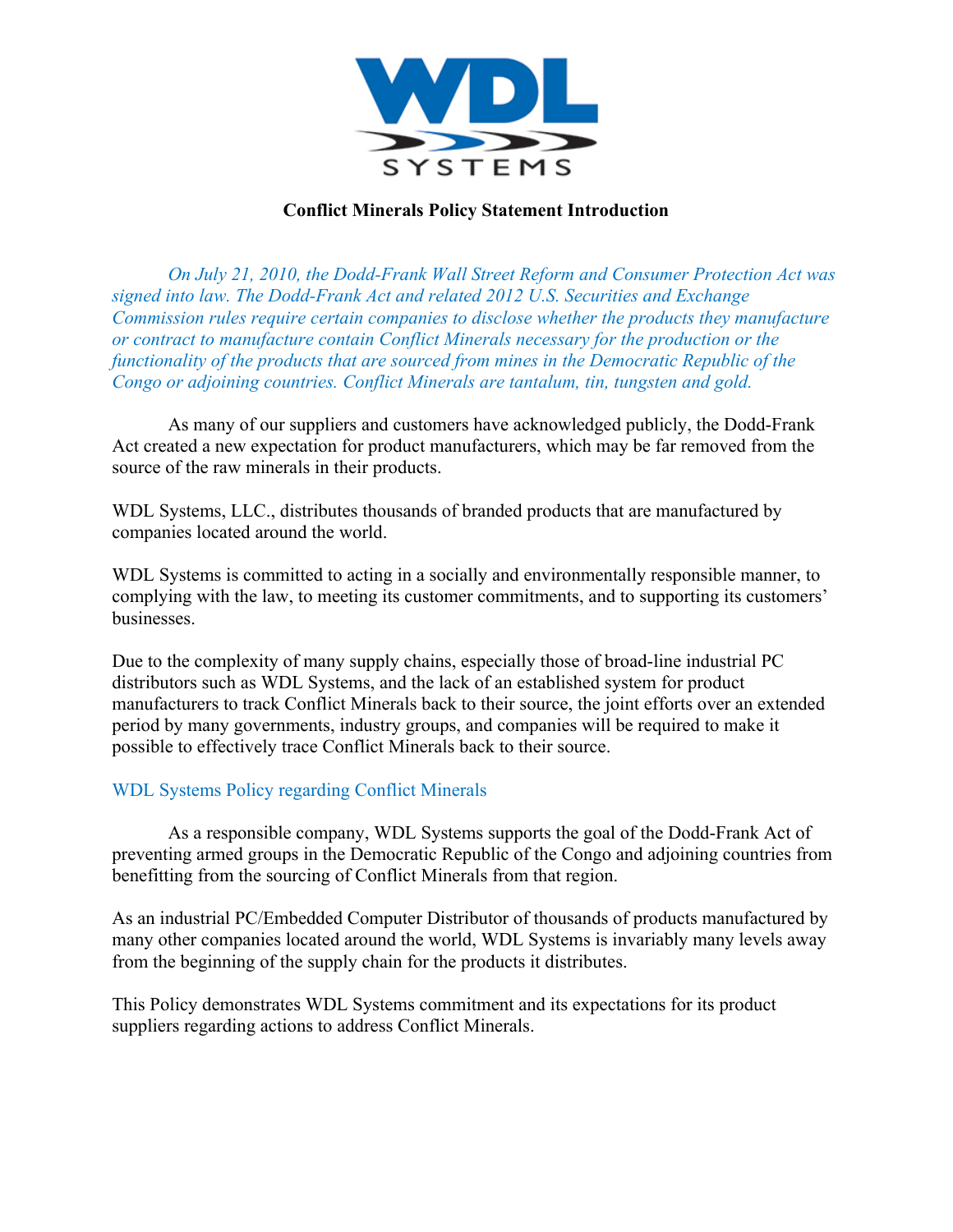#### WDL Systems is committed to:

- Support the aims and objectives of the Dodd-Frank Act concerning Conflict Minerals sourcing by working to educate the manufacturers of the products we distribute about Conflict Minerals.
- Help our suppliers understand the due diligence steps they can take to investigate the source of any Conflict Minerals in the products they sell to WDL Systems.
- Not continue to source from a supplier any product that contains Conflict Minerals if WDL Systems determines the product is not DRC Conflict Free and the supplier fails to implement reasonable steps to transition to DRC Conflict Free sources.

## WDL Systems Commitment to Responsible Sourcing

WDL Systems distributes thousands of branded products that are manufactured by many other companies located around the world.

WDL Systems supports the humanitarian goals of the Dodd-Frank Act and encourages the manufacturers of the products distributed by WDL Systems to adopt that same policy for their businesses.

As a distributor of products manufactured by other companies, WDL Systems does not directly purchase any raw Conflict Minerals from any source and is many levels removed from the mines, smelters, and refiners that produce the metals used in the products manufactured by WDL Systems suppliers.

The supply chain for Conflict Minerals is complex and lacks an established structure for product manufacturers to trace the minerals in the finished goods distributed by WDL Systems back to their source.

WDL Systems is committed to working with its suppliers to educate them on these matters and concerning steps they can take to obtain increased transparency regarding the origin of minerals contained in the products they manufacture and sell to WDL Systems.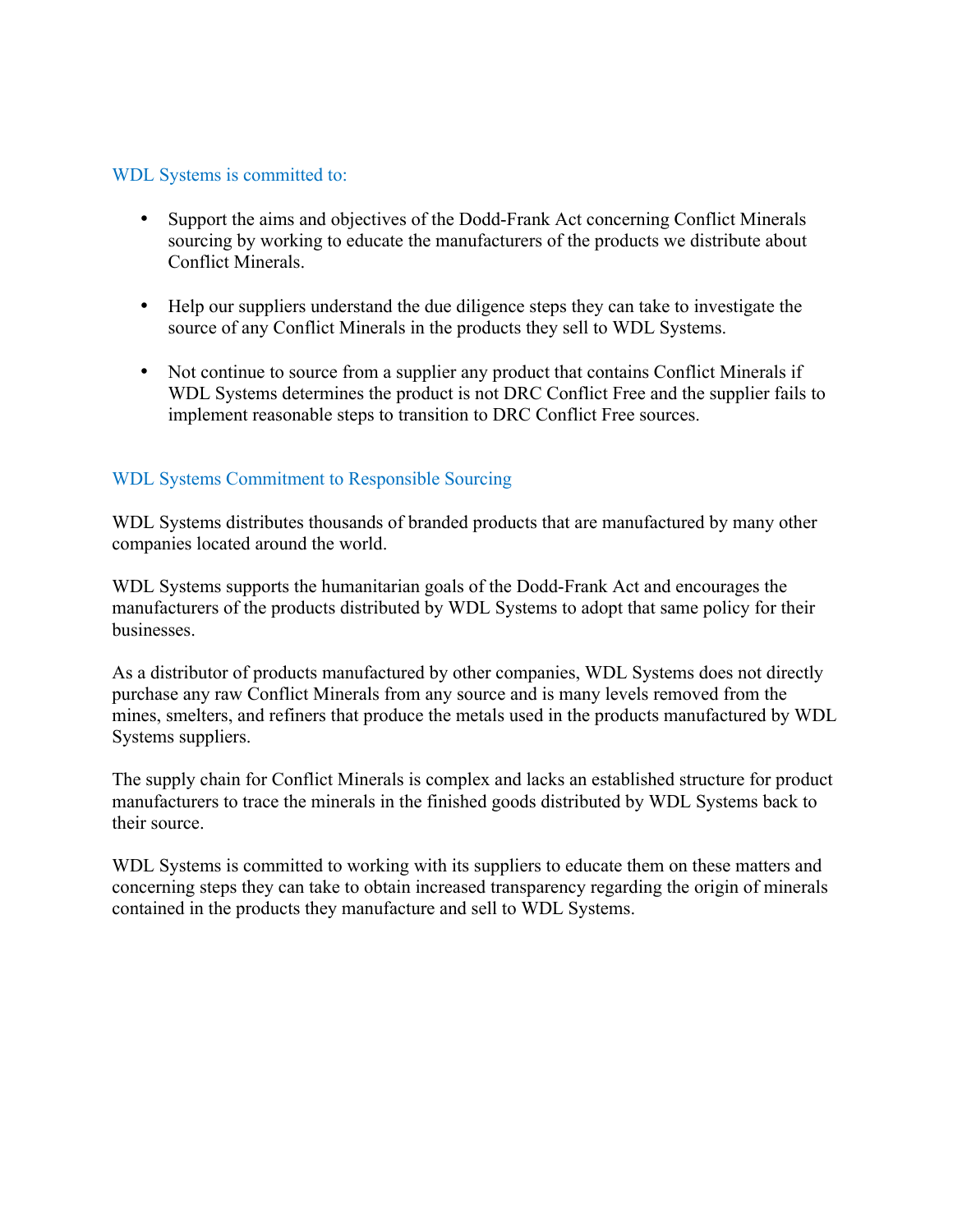# To WDL Systems Suppliers:

WDL Systems has the following expectations of its suppliers:

- Suppliers should not include in any products sold to WDL Systems any Conflict Minerals that are not DRC Conflict Free;
- Suppliers should develop Conflict Minerals policies, due diligence frameworks, and management systems that are designed to prevent Conflict Minerals that are not DRC Conflict Free from being included in the products sold to WDL Systems;
- and WDL Systems' suppliers are expected to source Conflict Minerals only from sources that are DRC Conflict Free.

In doing so, suppliers will be expected to:

- implement and communicate to their personnel and suppliers policies that are consistent with this Policy, and require their direct and indirect suppliers to do the same;
- put in place procedures for the traceability of Conflict Minerals, working with their direct and indirect suppliers as applicable;
- use reasonable efforts to source Conflict Minerals from smelters and refiners validated as being DRC Conflict Free, and require their direct and indirect suppliers to do the same;
- advise WDL Systems of any determination that the supplier either has concluded or has a reasonable basis to believe that products it currently sells or has sold to WDL Systems are not DRC Conflict Free;
- maintain reviewable business records supporting the source of Conflict Minerals;
- and from time to time, at WDL Systems request, provide WDL Systems with information concerning the origin of Conflict Minerals included in products sold to WDL Systems, which WDL Systems shall be entitled to use or disclose in satisfying any legal or regulatory requirements or in any customer or marketing communications, notwithstanding the terms of any confidentiality agreements that do not specifically reference this paragraph.

Suppliers also are encouraged to support industry efforts to enhance traceability and responsible practices in Conflict Minerals supply chains.